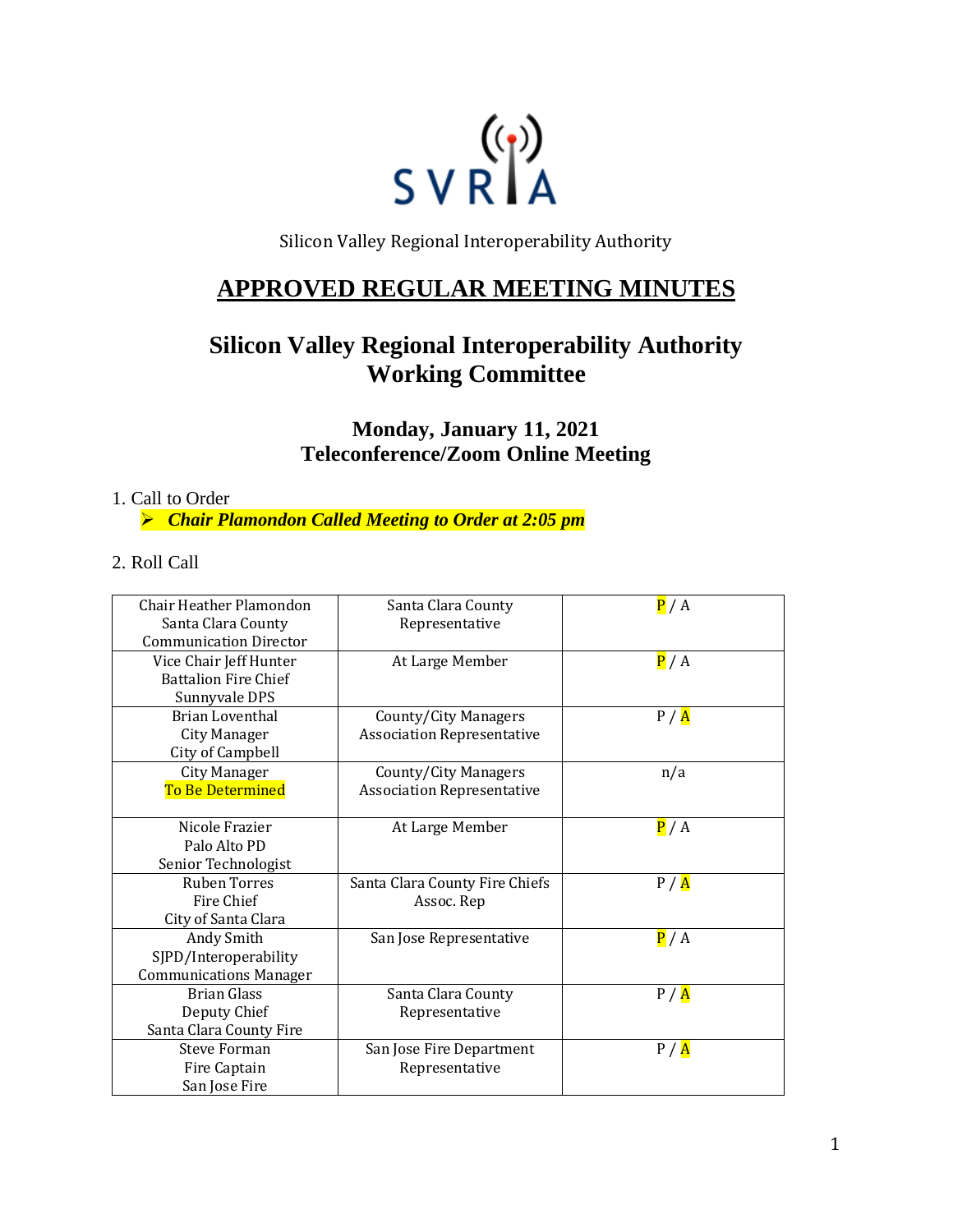| Pedro Espinoza                     | <b>County Police Chiefs</b>       | P/A |
|------------------------------------|-----------------------------------|-----|
| Police Chief                       | <b>Association Representative</b> |     |
| City of Gilroy                     |                                   |     |
| Judy Maloney                       | <b>PSCMA Representative</b>       | P/A |
| <b>Communications Manager</b>      |                                   |     |
| City of Los Altos                  |                                   |     |
| <b>Kenneth Blackwell replacing</b> | VTA Representative                | P/A |
| <b>Richard Bertalan</b>            |                                   |     |
| <b>Technology Manager</b>          |                                   |     |
| VTA                                |                                   |     |
| Luis (Joonie) Tolosa               | VTA Representative                | P/A |
| Manager, Operations Analysis,      |                                   |     |
| Reporting, & Systems               |                                   |     |
| VTA                                |                                   |     |

➢ *Staff also attending Michael Gokey and Chris Collins, County Communications* 

#### 3. Public Comment

At this time, the public is permitted to address the Committee on items within the Committee's subject matter jurisdiction that do not appear on the agenda. Please limit comments to a maximum of three (3) minutes. If you wish to comment on an item that is on the agenda, please wait until the item is read for consideration.

➢ *No Public Comment*

#### 4. Action on Consent Calendar

- a) Review and Approve Meeting Minutes from the Regular Meeting of November 9, 2020. ➢ *Hunter/Tolosa: 8 AYE, 0 NO*
- b) Review and Approve Minutes from the Special Meeting on November 23, 2020. ➢ *Plamondon/Hunter: 8 AYE, 0 NO*
- c) Revised Working Committee Meeting Schedule for 2021 to correct clerical error. Approved calendar incorrectly noted July 11 when the date should have been July 12 (Government Code Section 36934). Updated schedule attached.

## ➢ *Plamondon/Maloney: 8 AYE, 0 NO*

- 5. Action Items
	- a) Review and Approve policy and procedure for adding participant agencies to the SVRIA: Evaluation and establishment of a review process and policy recommendation.
		- ➢ *Chair Plamondon opened with background on previous Working Committee Meeting that considered a 2020 request by the Internal Revenue Service (IRS) to join the SVRIA. The Working Committee recommended the request, but in the November 2020 SVRIA Board meeting, the Board expressed public policy concerns and asked the Executive Director to review the policy of joining the SVRIA.*
		- ➢ *Executive Director Nickel provided an overview of the November 2020 Board meeting and their research directions and concerns related to public policy, low cost of joining the SVRIA, and a focus on local public agencies doing business in Santa Clara County. There is a new opportunity for state-wide interoperability*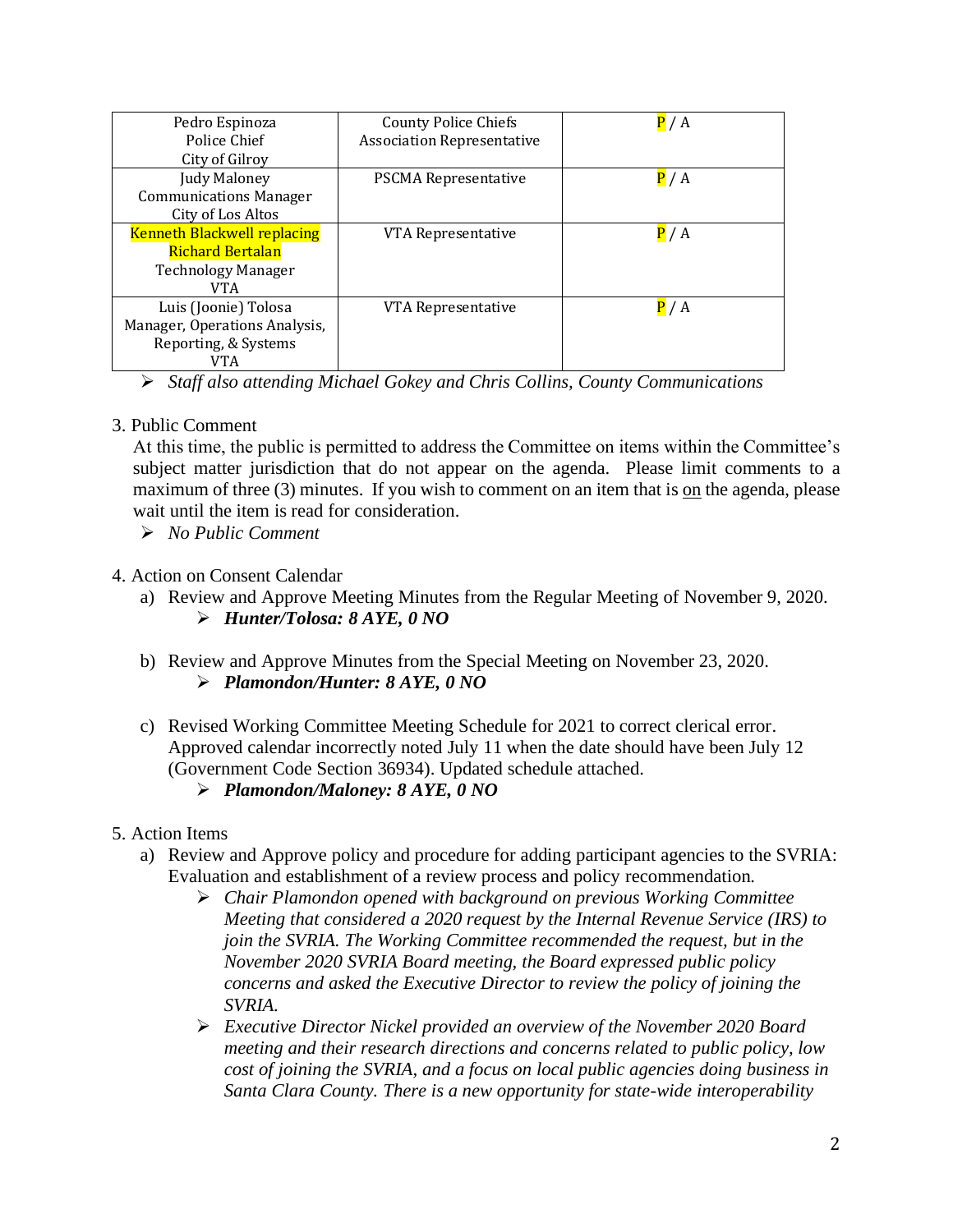*with the State of California's Interoperability Radio System. The Board also wants to create an application process with review.*

- ➢ *Chair Plamondon provided some clarification on the ECOMM application process, technical review process and cost-sharing.*
- ➢ *Jeff Hunter provided thoughts on his front-line operations perspectives having all users being able to communicate with each other. Supports adding users. Understands bigger policy perspectives.*
- ➢ *Andy Smith provided perspective on running the system for a year with all users to determine system capacity before adding new members. Understands the perspectives of all and supports the direction.*
- ➢ *Nickel reminded that users can still access the interoperability talk groups and with the State's system, can access system.*
- ➢ *Plamondon/Smith to approve staff recommendation: 8 AYE, 0 NO*
- b) Work Plan Update for Calendar Year 2021 after Executive Director Transition
	- ➢ *Executive Director Nickel provided an overview of the current work plan and focus for the next six to 12 months. Bylaws state the work plan to be presented the first meeting of the Fiscal Year. Covered proposed work items in Attachment B.*
	- ➢ *Working Committee added Data Interoperability Projects including data-sharing, CAD-to-CAD interface, Interra situation status for fire agencies, Cop-Link, and information sharing exchange.*
	- ➢ *Hunter appreciated the Training Item*
	- ➢ *Smith asked that the Executive Director bring the hiring of future consultants to the Working Committee.*
	- ➢ *Nickel updated Working Committee on current SVRIA staffing:*
		- o *Executive Director with 30-hours/week*
		- o *Finance and website contractor with a 20-hours/month*
		- o *No additional staff needs planned*
		- o *Financial acknowledgement due to the current pandemic and economic concerns*
	- ➢ *Smith/Espinosa to approve staff recommendation with addition of Data Interoperability Project: 8 AYE, 0 NO*

## 6. Updates and Presentations

- a) Encryption Update Andy Smith, Eric Nickel (Verbal Report)
	- ➢ *Update on encryption transition to comply with CA DOJ mandate.*
	- ➢ *Will update Police Chiefs on January 14, 2021.*
	- ➢ *All discussed what is going on with Palo Alto and their encryption transition. Lots of media attention.*
	- ➢ *Nickel would prefer that all transitioned to encryption at same time.*
	- ➢ *Chair Plamondon expressed that SVRIA and SVRCS can support agencies transitioning to encryption.*
- b) Cellular Commercial Users Sub Committee Update Heather Plamondon (Verbal Report)